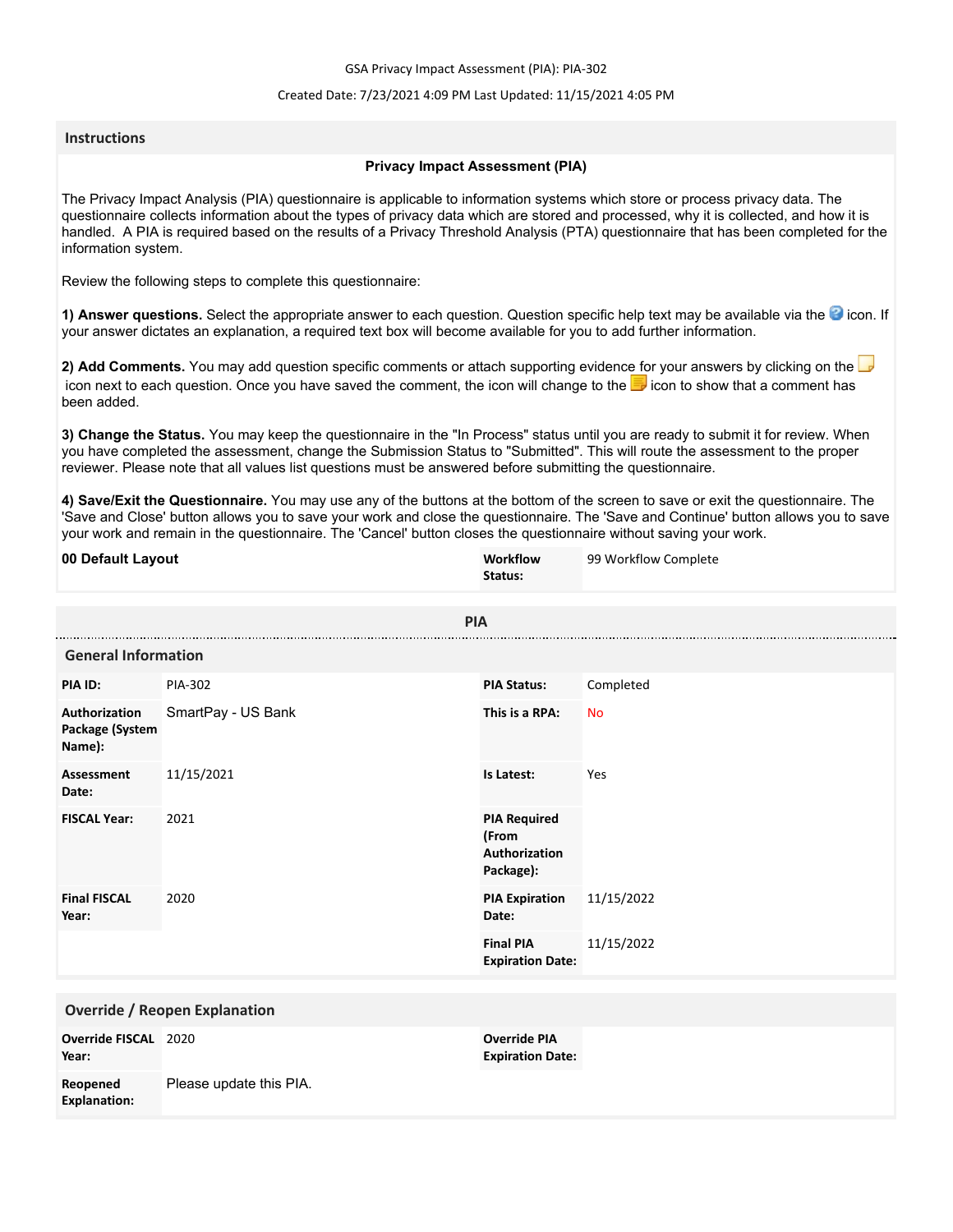| <b>Other Stakeholders</b>    |                                                                                                                                       |      |                                                                                                                                                                                                                                                                                                                                                                                                                                                                                                                                                                                        |                                                                                                                                                                                                                                 |
|------------------------------|---------------------------------------------------------------------------------------------------------------------------------------|------|----------------------------------------------------------------------------------------------------------------------------------------------------------------------------------------------------------------------------------------------------------------------------------------------------------------------------------------------------------------------------------------------------------------------------------------------------------------------------------------------------------------------------------------------------------------------------------------|---------------------------------------------------------------------------------------------------------------------------------------------------------------------------------------------------------------------------------|
|                              | <b>Stakeholders (not in Approval Process)</b>                                                                                         |      |                                                                                                                                                                                                                                                                                                                                                                                                                                                                                                                                                                                        |                                                                                                                                                                                                                                 |
| <b>System Owner</b><br>(SO): | Shea, David J                                                                                                                         |      | Authorization<br>Official:                                                                                                                                                                                                                                                                                                                                                                                                                                                                                                                                                             | Samant, Sagar S                                                                                                                                                                                                                 |
| <b>System Owner (eMail)</b>  |                                                                                                                                       |      |                                                                                                                                                                                                                                                                                                                                                                                                                                                                                                                                                                                        |                                                                                                                                                                                                                                 |
| Name (Full)                  |                                                                                                                                       |      |                                                                                                                                                                                                                                                                                                                                                                                                                                                                                                                                                                                        |                                                                                                                                                                                                                                 |
| David Shea                   |                                                                                                                                       |      |                                                                                                                                                                                                                                                                                                                                                                                                                                                                                                                                                                                        |                                                                                                                                                                                                                                 |
|                              | <b>Authorization Official (eMail)</b>                                                                                                 |      |                                                                                                                                                                                                                                                                                                                                                                                                                                                                                                                                                                                        |                                                                                                                                                                                                                                 |
| Name (Full)                  |                                                                                                                                       |      |                                                                                                                                                                                                                                                                                                                                                                                                                                                                                                                                                                                        |                                                                                                                                                                                                                                 |
| Sagar Samant                 |                                                                                                                                       |      |                                                                                                                                                                                                                                                                                                                                                                                                                                                                                                                                                                                        |                                                                                                                                                                                                                                 |
| <b>PIA Overview</b>          |                                                                                                                                       |      |                                                                                                                                                                                                                                                                                                                                                                                                                                                                                                                                                                                        |                                                                                                                                                                                                                                 |
|                              | A.System Name: A. System, Application, or Project Name:                                                                               |      |                                                                                                                                                                                                                                                                                                                                                                                                                                                                                                                                                                                        | SmartPay - US Bank                                                                                                                                                                                                              |
| <b>B.Includes:</b>           | B. System, application, or project includes information about:                                                                        |      |                                                                                                                                                                                                                                                                                                                                                                                                                                                                                                                                                                                        | Access Online: Federal employees and<br>contractors (US Bank staff) Voyager Fleet /<br>Other the Road (OTR): Federal employees and<br>contractors (US Bank staff) Syncada: Federal<br>employees and contractors (US Bank staff) |
| <b>C.Categories:</b>         | C. For the categories listed above, how many records are there<br>for each?                                                           |      |                                                                                                                                                                                                                                                                                                                                                                                                                                                                                                                                                                                        | 277,847 US Bank Purchase cards and 195,187<br>Travel Cards for unique federal employees as of<br>June 2020.                                                                                                                     |
| D.Data<br>Elements:          | D. System, application, or project includes these data elements:                                                                      |      | The following information is collected from<br>public users: None. The following information is<br>collected from the federal government: To<br>establish/open centrally billed accounts,<br>cardholders name, business address and<br>telephone numbers are obtained. To<br>establish/open an individually billed travel<br>accounts cardholder personally identifiable<br>information (PII) obtained is full name, home or<br>business address, date of birth, telephone<br>number, and if a cardholder agrees to<br>creditworthiness checks, their social security<br>number (SSN). |                                                                                                                                                                                                                                 |
| Overview:                    |                                                                                                                                       |      |                                                                                                                                                                                                                                                                                                                                                                                                                                                                                                                                                                                        |                                                                                                                                                                                                                                 |
| PIA-0.1:                     | Is this a new PIA or Recertification request?                                                                                         |      |                                                                                                                                                                                                                                                                                                                                                                                                                                                                                                                                                                                        | <b>Annual Recertification</b>                                                                                                                                                                                                   |
| PIA-0.<br>1Changes:          | If you are reviewing this for annual recertification, please confirm if<br>there are any changes in the system since last signed PIA? |      |                                                                                                                                                                                                                                                                                                                                                                                                                                                                                                                                                                                        | No, Changes                                                                                                                                                                                                                     |
| <b>Comments</b>              |                                                                                                                                       |      |                                                                                                                                                                                                                                                                                                                                                                                                                                                                                                                                                                                        |                                                                                                                                                                                                                                 |
| <b>Question Name</b>         | Submitter                                                                                                                             | Date | Comment                                                                                                                                                                                                                                                                                                                                                                                                                                                                                                                                                                                | Attachment                                                                                                                                                                                                                      |
| No Records Found             |                                                                                                                                       |      |                                                                                                                                                                                                                                                                                                                                                                                                                                                                                                                                                                                        |                                                                                                                                                                                                                                 |
|                              |                                                                                                                                       |      |                                                                                                                                                                                                                                                                                                                                                                                                                                                                                                                                                                                        |                                                                                                                                                                                                                                 |
| 1.0 Purpose of Collection    |                                                                                                                                       |      |                                                                                                                                                                                                                                                                                                                                                                                                                                                                                                                                                                                        |                                                                                                                                                                                                                                 |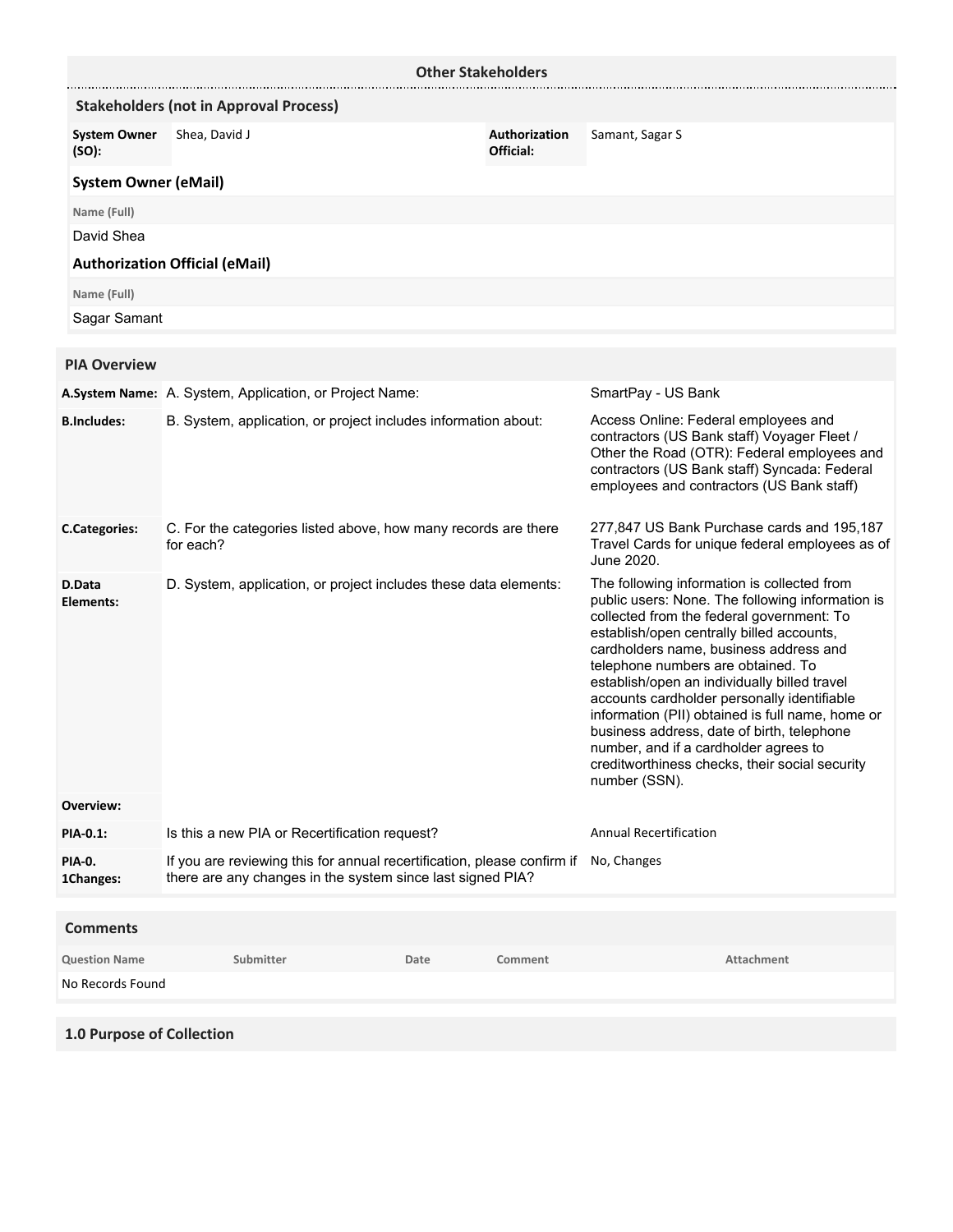| PIA-1.1:                                                              | What legal authority and/or agreements allow GSA to collect,<br>maintain, use, or disseminate the information?             |                                                            | GSA is collecting this data in order to establish<br>and maintain a system for operating, controlling,<br>and managing a charge card program involving<br>commercial purchases by authorized Federal<br>Government employees and contractors. The<br>program provides both plastic and virtual cards<br>for Fleet cards, Integrated cards, and Tax<br>Advantage cards. The PII collected and used is<br>the same information as that utilized for major<br>credit cards. All PII collected is required for the<br>business logic processing, such as, online<br>application, customer email notification, and<br>statement delivery. A contractual relationship is<br>in place between U.S. Bank and the Federal<br>agencies, and all card accounts for individuals<br>are opened at the request of the agencies. The<br>US Bank Commercial Card Service GSA<br>SmartPay3 contract number is GS-36F-<br>GA0001. Authority for maintenance of the<br>system includes the following Executive Orders<br>(EO) and statutes: E.O. 9397; E.O. 12931; 40<br>U.S.C. Sec. 501-502. |
|-----------------------------------------------------------------------|----------------------------------------------------------------------------------------------------------------------------|------------------------------------------------------------|----------------------------------------------------------------------------------------------------------------------------------------------------------------------------------------------------------------------------------------------------------------------------------------------------------------------------------------------------------------------------------------------------------------------------------------------------------------------------------------------------------------------------------------------------------------------------------------------------------------------------------------------------------------------------------------------------------------------------------------------------------------------------------------------------------------------------------------------------------------------------------------------------------------------------------------------------------------------------------------------------------------------------------------------------------------------------|
| <b>PIA-1.2:</b>                                                       | Is the information searchable by a personal identifier, for example<br>a name or Social Security number?                   |                                                            | Yes                                                                                                                                                                                                                                                                                                                                                                                                                                                                                                                                                                                                                                                                                                                                                                                                                                                                                                                                                                                                                                                                        |
| PIA-1.2a:                                                             | If so, what Privacy Act System of Records Notice(s) (SORN(s))<br>applies to the information being collected?               |                                                            | <b>Existing SORN applicable</b>                                                                                                                                                                                                                                                                                                                                                                                                                                                                                                                                                                                                                                                                                                                                                                                                                                                                                                                                                                                                                                            |
|                                                                       |                                                                                                                            | PIA-1.2 System<br><b>Of Record</b><br>Notice (SORN)<br>CR: |                                                                                                                                                                                                                                                                                                                                                                                                                                                                                                                                                                                                                                                                                                                                                                                                                                                                                                                                                                                                                                                                            |
| PIA-1.2 System<br>of Records<br>Notice(s)<br>(Legacy Text):           | What System of Records Notice(s) apply/applies to the<br>information?                                                      |                                                            | GSA/GOVT-6 GSA SmartPay Purchase Charge<br>Card Program and GSA/GOV-3 Travel Charge<br>Card Program SORNs apply to the information<br>being collected.                                                                                                                                                                                                                                                                                                                                                                                                                                                                                                                                                                                                                                                                                                                                                                                                                                                                                                                     |
| PIA-1.2b:                                                             | Explain why a SORN is not required.                                                                                        |                                                            |                                                                                                                                                                                                                                                                                                                                                                                                                                                                                                                                                                                                                                                                                                                                                                                                                                                                                                                                                                                                                                                                            |
| PIA-1.3:                                                              | Has an information collection request (ICR) been submitted to or<br>approved by the Office of Management and Budget (OMB)? |                                                            | <b>No</b>                                                                                                                                                                                                                                                                                                                                                                                                                                                                                                                                                                                                                                                                                                                                                                                                                                                                                                                                                                                                                                                                  |
| <b>PIA-1.3</b><br><b>Information</b><br><b>Collection</b><br>Request: | Provide the relevant names, OMB control numbers, and expiration<br>dates.                                                  |                                                            |                                                                                                                                                                                                                                                                                                                                                                                                                                                                                                                                                                                                                                                                                                                                                                                                                                                                                                                                                                                                                                                                            |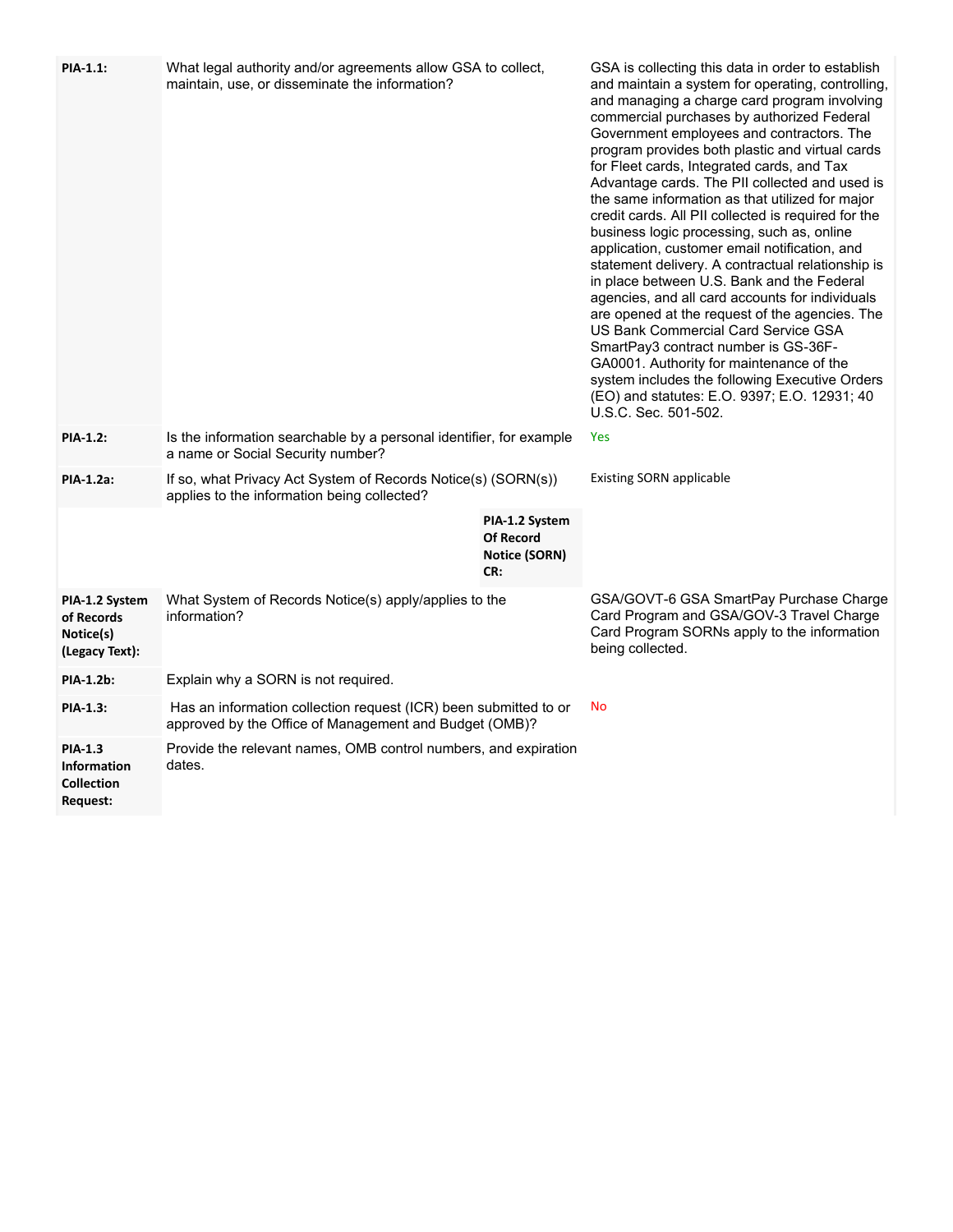| PIA-1.4: | What is the records retention schedule for the information      |
|----------|-----------------------------------------------------------------|
|          | system(s)? Explain how long and for what reason the information |
|          | is kept.                                                        |

In accordance with GSAs contract with U.S. Bank, U.S. Bank shall maintain electronic records of all transactions for a period of six (6) years after final contract payment. Final contract payment is defined as the final payment for the particular charge under each agency/organizations task order. Contractors shall provide online access to data (e.g., through the EAS) to GSA and the agency/organization for six (6) years after the occurrence of each transaction. Review/approval and reconciliation data are considered to be parts of the transaction and shall be subject to the same six (6) year record retention requirement. Should an agency/organization decide to use the Contractors EAS as their official record keeping system then the agency/organizations data, shall be subject to the same six (6) year record retention requirement from the date of creation. Longer transaction record retention and retrieval requirements than those mentioned above may be necessary and will be specified by an agency/organization in task order level requirements.

#### **2.0 Openness and Transparency**

| $PIA-2.1$ : | Will individuals be given notice before the collection, maintenance, Yes |  |
|-------------|--------------------------------------------------------------------------|--|
|             | use or dissemination and/or sharing of personal information about        |  |
|             | them?                                                                    |  |

**PIA-2. 1Explain:** If not, please explain.

Master Contract requirements prohibit U.S Bank from sharing cardholder PII outside of the purposes of GSA and Agencies to manage the GSA SmartPay program. Access Online: Information is traditionally entered either by an Agency/Organization Program Coordinator (A/OPC) or via integration with clients' system via web service. The only time a user enters their data is when an agency decides to utilize function to send email to users to request they enter their own information via cardholder initiated setup (CIS). The cardholder receives two emails when CIS is used and the option to send directly to the cardholder is chosen. The other flavor of CIS is to send the manager an email with a link and a separate email with the code. Upon entering the information, the manager is brought to a screen asking for email addresses of cardholders who need to be sent requests to submit their own demographic information. Either flavor – ultimately cardholders enter and submit their own demographic information. Voyager: No, we do not share information about individuals PII. Syncada: We do not share personal data with any organization outside US Bank.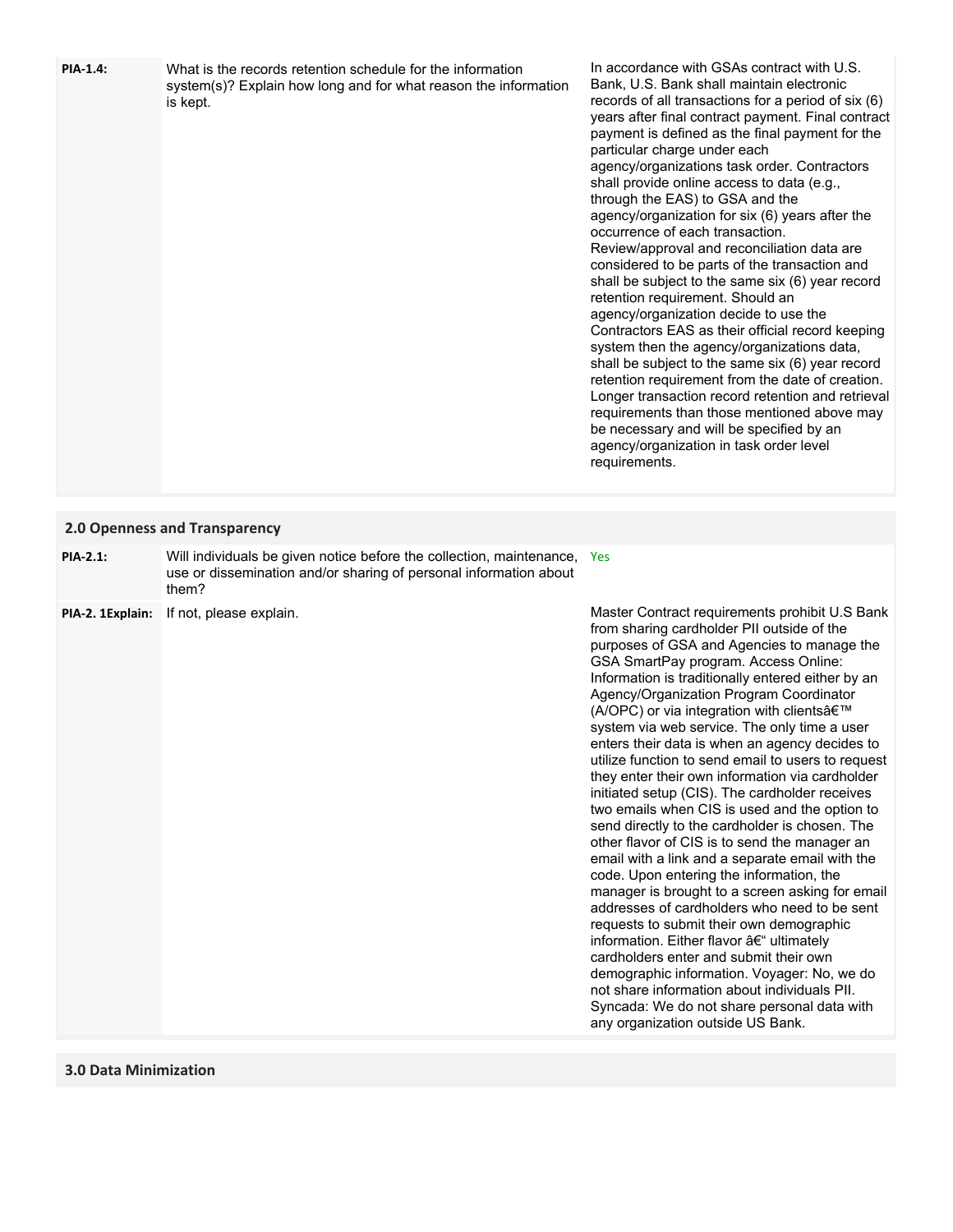| PIA-3.1:              | Why is the collection and use of the PII necessary to the project or<br>system?                | The collection of all identified PII data is<br>necessary to verify identity and risk as required<br>for servicing and regulatory (Office of Foreign<br>Assets Control/OFAC) requirements. The<br>following information is collected from public<br>users: None. Information is collected from<br>federal government employees only: To<br>establish/open centrally billed accounts,<br>cardholders name, business address and<br>telephone numbers are obtained. To establish<br>or open an individually billed travel account, the<br>cardholder PII that is obtained is full name,<br>home or business address, date of birth,<br>telephone number, and if a cardholder agrees to<br>creditworthiness checks, their SSN |
|-----------------------|------------------------------------------------------------------------------------------------|----------------------------------------------------------------------------------------------------------------------------------------------------------------------------------------------------------------------------------------------------------------------------------------------------------------------------------------------------------------------------------------------------------------------------------------------------------------------------------------------------------------------------------------------------------------------------------------------------------------------------------------------------------------------------------------------------------------------------|
| <b>PIA-3.2:</b>       | Will the system, application, or project create or aggregate new<br>data about the individual? | No                                                                                                                                                                                                                                                                                                                                                                                                                                                                                                                                                                                                                                                                                                                         |
| PIA-3.<br>2Explained: | If so, how will this data be maintained and used?                                              |                                                                                                                                                                                                                                                                                                                                                                                                                                                                                                                                                                                                                                                                                                                            |
| <b>PIA-3.3:</b>       | What protections exist to protect the consolidated data and<br>prevent unauthorized access?    | The system follows NIST Moderate System<br>Security Requirements for DATA at rest and on<br>transit. The system controls are assessed every<br>3 years by an independent assessor per NIST<br>standards. In addition a set of critical controls<br>are assessed annually and scans are evaluated<br>every 3 months and findings monitored and<br>resolved within SLA.                                                                                                                                                                                                                                                                                                                                                      |
| PIA-3.4:              | Will the system monitor the public, GSA employees, or<br>contractors?                          | None                                                                                                                                                                                                                                                                                                                                                                                                                                                                                                                                                                                                                                                                                                                       |
| PIA-3. 4Explain:      | Please elaborate as needed.                                                                    | This system does not provide the capability to<br>identify, locate, and monitor individuals.                                                                                                                                                                                                                                                                                                                                                                                                                                                                                                                                                                                                                               |
| PIA-3.5:              | What kinds of report(s) can be produced on individuals?                                        | The applications have User List Reports that<br>show the types of access the user has in the<br>system that can be run by A/OPCs and internal<br>users with correct access. It does include some<br>contact information like address and phone<br>number. Transaction reports can be run that<br>would have cardholder name (or vehicle<br>number), merchant/supplier name, dollar<br>amount of transaction.                                                                                                                                                                                                                                                                                                               |
| PIA-3.6:              | Will the data included in any report(s) be de-identified?                                      | No                                                                                                                                                                                                                                                                                                                                                                                                                                                                                                                                                                                                                                                                                                                         |
| PIA-3. 6Explain:      | If so, what process(es) will be used to aggregate or de-identify the<br>data?                  |                                                                                                                                                                                                                                                                                                                                                                                                                                                                                                                                                                                                                                                                                                                            |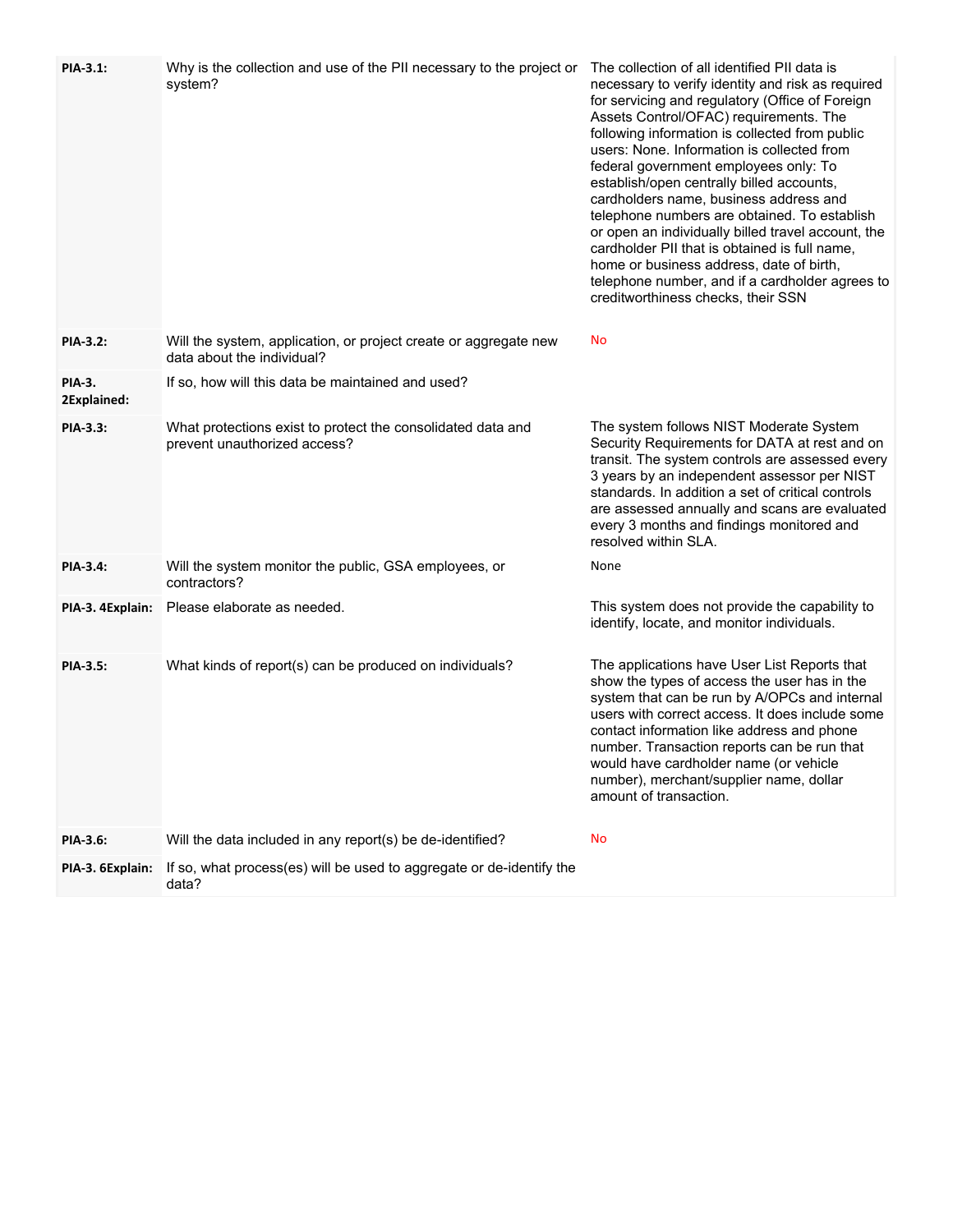|  | PIA-3.6Why Not: Why will the data not be de-identified? | Summary (aggregate) level data is available in<br>reporting that allows the A/OPC to exclude<br>cardholder information. US Bank limits the<br>collection and retention of PII elements that are<br>relevant and necessary to accomplish the<br>legally authorized purpose of collection; limits<br>the collection and retention of PII to the<br>minimum elements identified for the purposes<br>described in the notice for which the individual<br>has provided consent; and, conducts an initial<br>evaluation of PII holdings and establishes and<br>follows a schedule for regularly reviewing those<br>holding, at least annually, to ensure that only PII<br>identified in the notice is collected and retained.<br>Social Security Numbers (SSNs) are not<br>collected unless a credit worthiness check is<br>required, and SSNs are not made available to<br>the GSA Agency/Organization Program<br>Coordinator (A/OPC). |
|--|---------------------------------------------------------|-----------------------------------------------------------------------------------------------------------------------------------------------------------------------------------------------------------------------------------------------------------------------------------------------------------------------------------------------------------------------------------------------------------------------------------------------------------------------------------------------------------------------------------------------------------------------------------------------------------------------------------------------------------------------------------------------------------------------------------------------------------------------------------------------------------------------------------------------------------------------------------------------------------------------------------|
|--|---------------------------------------------------------|-----------------------------------------------------------------------------------------------------------------------------------------------------------------------------------------------------------------------------------------------------------------------------------------------------------------------------------------------------------------------------------------------------------------------------------------------------------------------------------------------------------------------------------------------------------------------------------------------------------------------------------------------------------------------------------------------------------------------------------------------------------------------------------------------------------------------------------------------------------------------------------------------------------------------------------|

| 4.0 Limits on Using and Sharing Information |                                                                                                                                                            |                                                                                                                                                                                                                                                                                                                                                                                                                 |  |
|---------------------------------------------|------------------------------------------------------------------------------------------------------------------------------------------------------------|-----------------------------------------------------------------------------------------------------------------------------------------------------------------------------------------------------------------------------------------------------------------------------------------------------------------------------------------------------------------------------------------------------------------|--|
| PIA-4.1:                                    | Is the information in the system, application, or project limited to<br>only the information that is needed to carry out the purpose of the<br>collection? | <b>Yes</b>                                                                                                                                                                                                                                                                                                                                                                                                      |  |
| <b>PIA-4.2:</b>                             | Will GSA share any of the information with other individuals,<br>federal and/or state agencies, or private-sector organizations?                           | None                                                                                                                                                                                                                                                                                                                                                                                                            |  |
| PIA-4.2How:                                 | If so, how will GSA share the information?                                                                                                                 | N/A                                                                                                                                                                                                                                                                                                                                                                                                             |  |
| <b>PIA-4.3:</b>                             | Is the information collected:                                                                                                                              | Directly from the Individual                                                                                                                                                                                                                                                                                                                                                                                    |  |
| PIA-4.30ther<br>Source:                     | What is the other source(s)?                                                                                                                               | US Bank collects information directly from the<br>individual cardholder to the greatest extent<br>practicable, as well as from the designated<br>Program Administrator and A/OPC's, Card<br>System Processor via integration with<br>client's system via web service, and<br>employer (Federal Agency customer), as<br>applicable. Please see response to section 2.1<br>for additional details                 |  |
| <b>PIA-4.4:</b>                             | Will the system, application, or project interact with other systems,<br>applications, or projects, either within or outside of GSA?                       | Yes                                                                                                                                                                                                                                                                                                                                                                                                             |  |
| PIA-4.4Who<br>How:                          | If so, who and how?                                                                                                                                        | A formal agreement is in place with Total<br>Systems (TSYS) outside of GSA to ensure PII<br>information is secure. All information passed<br>between U.S. Bank and TSYS is relayed<br>through a persistent connection; USBank<br>initiates requests to TSYS via MQ Series or<br>sends via web service through dedicated T1<br>lines to ensure requirements are met in the<br>formal agreement of data transfer. |  |
| PIA-4. 4Formal<br>Agreement:                | Is a formal agreement(s) in place?                                                                                                                         |                                                                                                                                                                                                                                                                                                                                                                                                                 |  |
| PIA-4.4No<br>Agreement:                     | Why is there not a formal agreement in place?                                                                                                              |                                                                                                                                                                                                                                                                                                                                                                                                                 |  |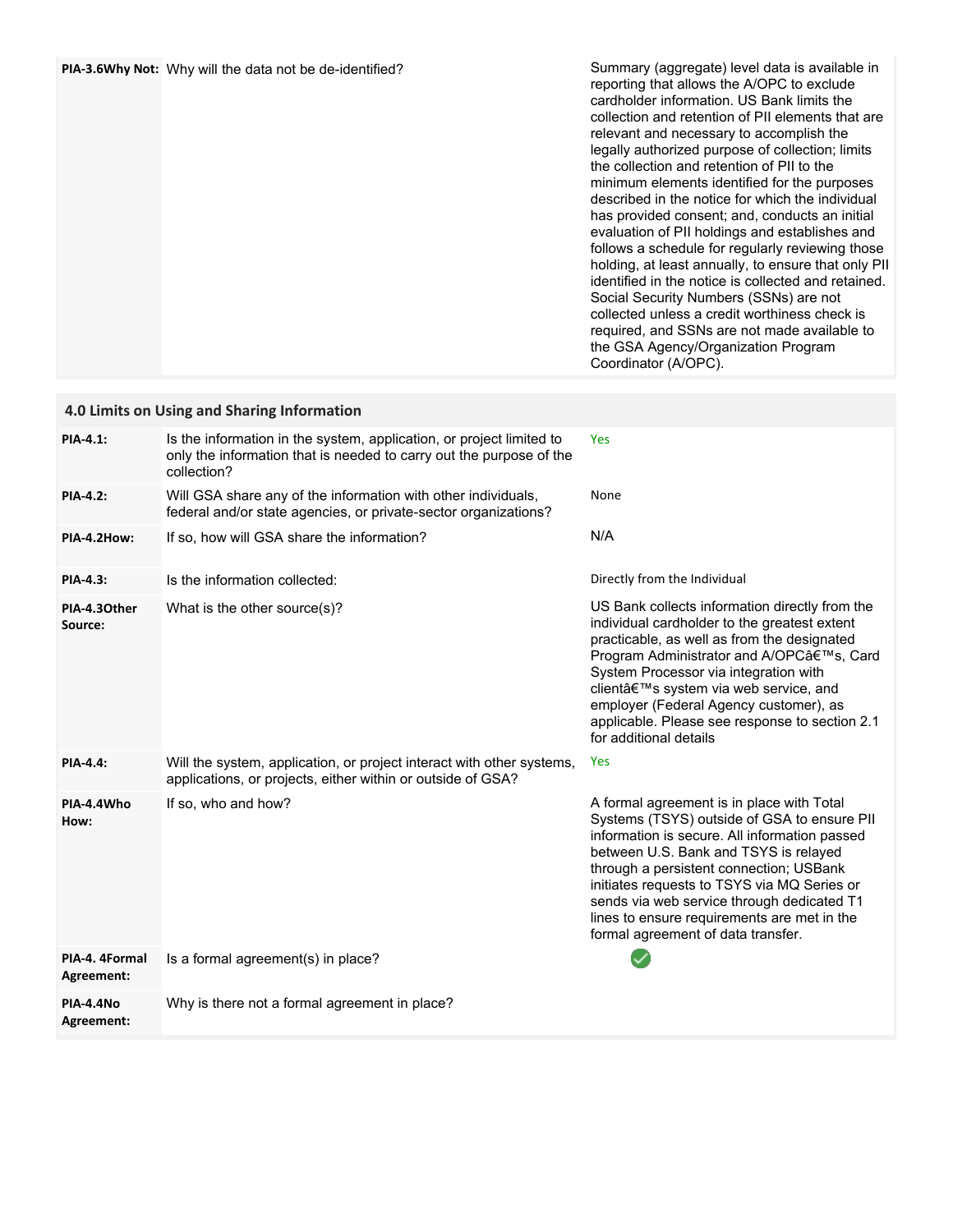# **5.0 Data Quality and Integrity**

| <b>PIA-5.1:</b>     | How will the information collected, maintained, used, or<br>disseminated be verified for accuracy and completeness? | The federal government is responsible for<br>verifying data accuracy and completeness. The<br>system does not have built in controls to verify<br>accuracy. US Bank collects PII directly from the<br>individual to the greatest extent practicable, as<br>well as from the designated A/OPCs, Card<br>System Processor, and employer (Federal<br>agency customer), as applicable. The system<br>validates field edit checks for proper data entry,<br>format and required/not required edit checks, by<br>the users or A/OPCs. Programmatic checks are<br>done on the data fields received in the files,<br>such as, numeric data for phone numbers.<br>Completeness of each record within the files are<br>checked by file format type. If incomplete<br>information to establish an account is<br>encountered, the request will be rejected and<br>returned to the A/OPC. |
|---------------------|---------------------------------------------------------------------------------------------------------------------|------------------------------------------------------------------------------------------------------------------------------------------------------------------------------------------------------------------------------------------------------------------------------------------------------------------------------------------------------------------------------------------------------------------------------------------------------------------------------------------------------------------------------------------------------------------------------------------------------------------------------------------------------------------------------------------------------------------------------------------------------------------------------------------------------------------------------------------------------------------------------|
| <b>6.0 Security</b> |                                                                                                                     |                                                                                                                                                                                                                                                                                                                                                                                                                                                                                                                                                                                                                                                                                                                                                                                                                                                                              |
| PIA-6.1a:           | Who or what will have access to the data in the system,<br>application, or project?                                 | US Bank Administrative Users,, U.S. Bank<br>personnel tasked with administration of GSA<br>data on the US Bank system. GSA<br>Administrative Users GSA/Agency personnel<br>tasked by roll to access and review their Agency<br>data per contract and task order. US Bank<br>Database Administrators, U.S. Bank personnel<br>US BANK Production Support Staff                                                                                                                                                                                                                                                                                                                                                                                                                                                                                                                 |
| PIA-6.1b:           | What is the authorization process to gain access?                                                                   | The access is role based defined and granted<br>based on contract and Task Order<br>requirements. When no longer needed access<br>via role is removed within established rules. US<br>Bank provides documents annually to verify the<br>access controls are followed.                                                                                                                                                                                                                                                                                                                                                                                                                                                                                                                                                                                                        |
| PIA-6.2:            | Has a System Security Plan (SSP) been completed for the<br>Information System(s) supporting the project?            | Yes                                                                                                                                                                                                                                                                                                                                                                                                                                                                                                                                                                                                                                                                                                                                                                                                                                                                          |
| PIA-6.2a:           | Enter the actual or expected ATO date from the associated<br>authorization package.                                 | 1/14/2020                                                                                                                                                                                                                                                                                                                                                                                                                                                                                                                                                                                                                                                                                                                                                                                                                                                                    |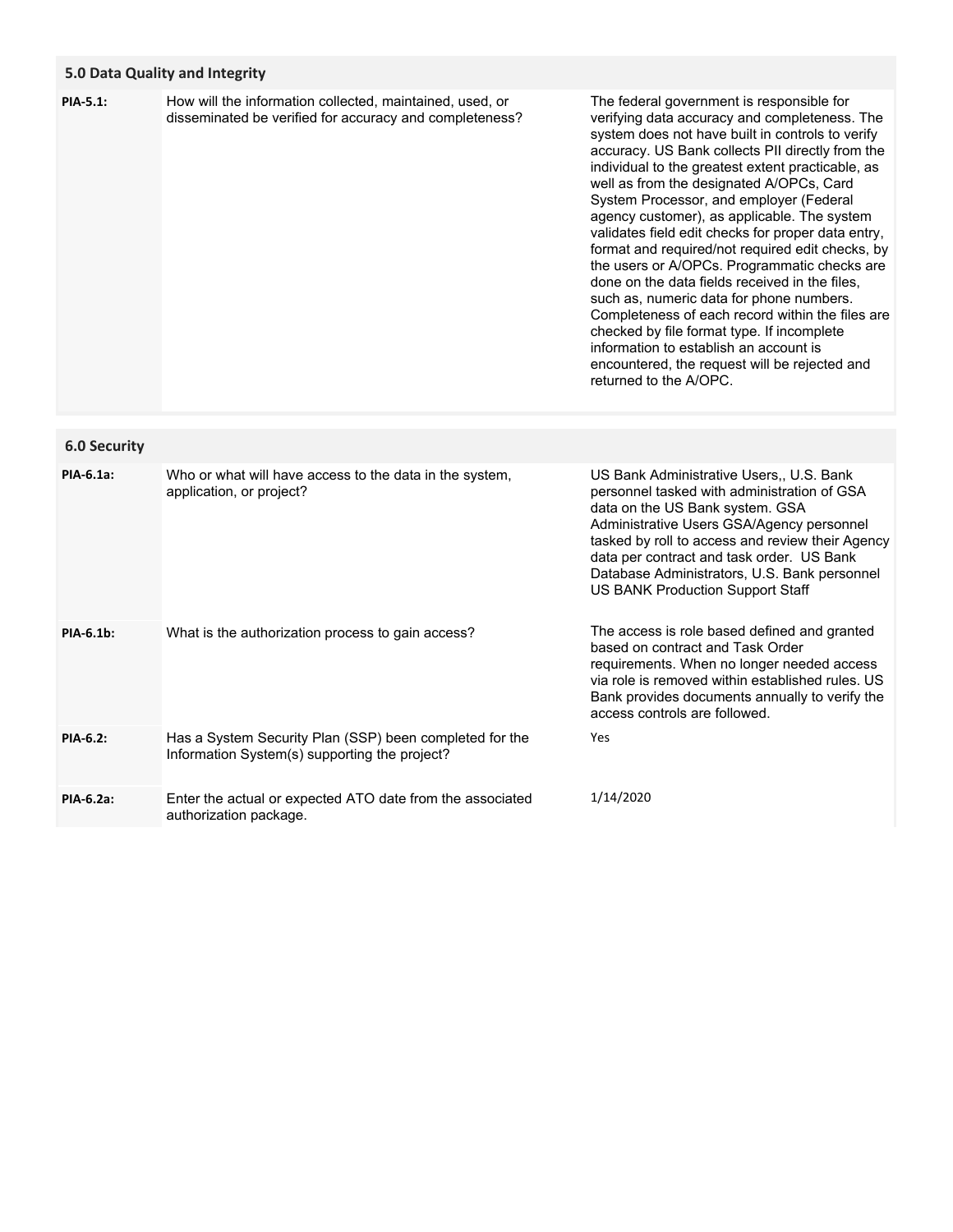| PIA-6.3: | How will the system or application be secured from a physical,<br>technical, and managerial perspective?                   | U.S. Bank verifies individual access<br>authorizations before granting access to the<br>facility. U.S. Bank enforces physical access<br>control by use of guards, badge access readers,<br>keys, combinations, alarm contacts, and CCTV<br>at all physical access points to the facility where<br>the SmartPay – US Bank System resides.<br>U.S. Bank changes combinations and keys<br>when keys are lost, combinations are<br>compromised, or individuals are transferred or<br>terminated. Access to high-security zones by<br>individuals who have not been issued physical<br>access credentials must be limited to business<br>need, and these individuals must be escorted by<br>authorized personnel at all times. U.S. Bank<br>enforces user identification and passwords<br>including multi-factor authentication on<br>privileged accounts. Periodic security audits are<br>conducted on a regular basis for the<br>applications and devices that encompass GSA<br>SmartPay – US Bank. U.S. Bank uses the<br>internal ISS (Information Systems Security)<br>department for regular monitoring of users,<br>backup of sensitive data, etc. Coordination of<br>physical, technological, and managerial controls<br>is managed between U.S. Bank's teams<br>within TOS (Technology Operations Services),<br>and ISS (Information Security Services). |
|----------|----------------------------------------------------------------------------------------------------------------------------|-------------------------------------------------------------------------------------------------------------------------------------------------------------------------------------------------------------------------------------------------------------------------------------------------------------------------------------------------------------------------------------------------------------------------------------------------------------------------------------------------------------------------------------------------------------------------------------------------------------------------------------------------------------------------------------------------------------------------------------------------------------------------------------------------------------------------------------------------------------------------------------------------------------------------------------------------------------------------------------------------------------------------------------------------------------------------------------------------------------------------------------------------------------------------------------------------------------------------------------------------------------------------------------------------------------------------------------------------------------|
| PIA-6.4: | Are there mechanisms in place to identify and respond to<br>suspected or confirmed security incidents and breaches of PII? | Yes                                                                                                                                                                                                                                                                                                                                                                                                                                                                                                                                                                                                                                                                                                                                                                                                                                                                                                                                                                                                                                                                                                                                                                                                                                                                                                                                                         |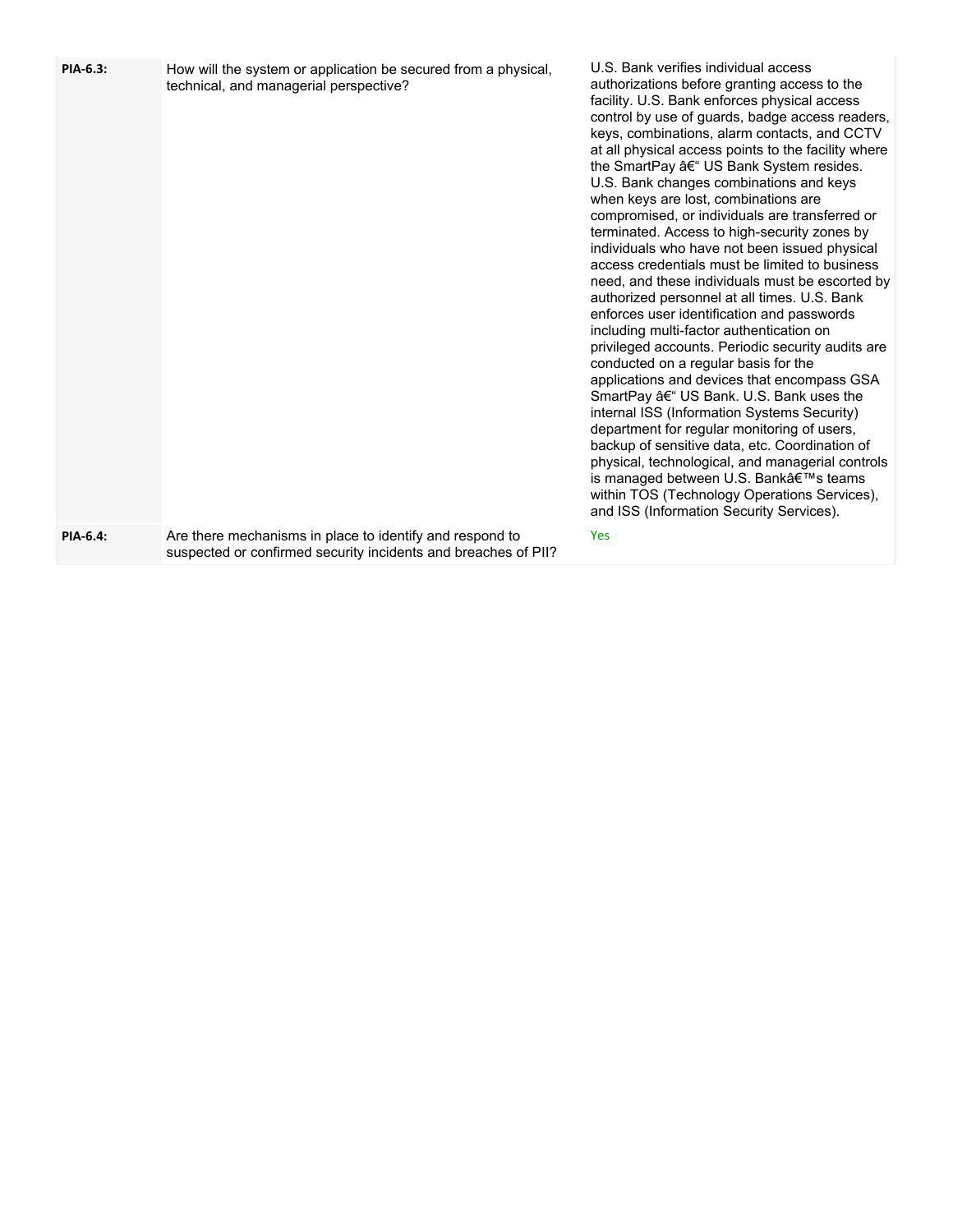| PIA-6.4What: | What are they? |  |
|--------------|----------------|--|
|--------------|----------------|--|

Incidents are discovered in several different internal processes including personnel reporting suspicious activity as well as events identified using the Security Incident Event Manager (SIEM) tool to identify anomalies within the devices across the enterprise logging and monitoring. Once an event is escalated it becomes an Incident and tracked. Each information security incident will be categorized based on the threat level below. If an information security incident is a severity level 1 or 2, an emergency declaration will be made. Any deviation from U.S. Bank policies, standards, and supporting plans, and all procedures/processes involved with the timely resolution of an information security incident will be tracked. If an information security incident is a severity level 1 or 2, the CSIRT IC will ensure changes are noted. All incidents are managed based on their categorization level and worked to closure within the timeframe relevant to the incident identified in the U.S. Bank Incident Response Plan. Each information security incident will be assessed for its severity and potential impact to U.S. Bank's assets (breach of PII involving the system, application, or project), and the appropriate action will be agreed upon by the CSIRT (Computer Security Incident Response Team) before responding. The four security levels are defined as: Severity 1 – Critical: An incident with severe and lasting system impact, large number of users or customers compromised or affected imminent threat of destructive attack, or damaging publicity to U.S. Bank is certain. Severity 2 â $\bm{\epsilon}$ " High: An incident with significant system impact, large number of users or customers compromised or affected, highly likely threat of destructive attack, or damaging publicity to U.S. Bank is probable. Severity 3 – Medium: An incident with moderate system impact, moderate number of users or customers compromised or affected, threat of destructive attack is likely, or damaging publicity to U.S. Bank is likely. Severity 4 – Low: An incident with minor system impact, small number of users or customers compromised or affected, threat of destructive attack is remote, or damaging publicity to U.S. Bank is unlikely. After discovery of a potential breach, U.S. Bank shall immediately notify (within one hour) the designated GSA and Agency personnel by telephone or e -mail so that U.S. Bank may take appropriate action. Initial report of a breach shall be followed by a formal notification in writing within five (5) business days after detection of the breach. U.S. Bank shall be responsible for making all determinations related to the privacy breach mitigation activities, including any necessary notifications to potentially affected individuals, Federal agencies, or external oversight organizations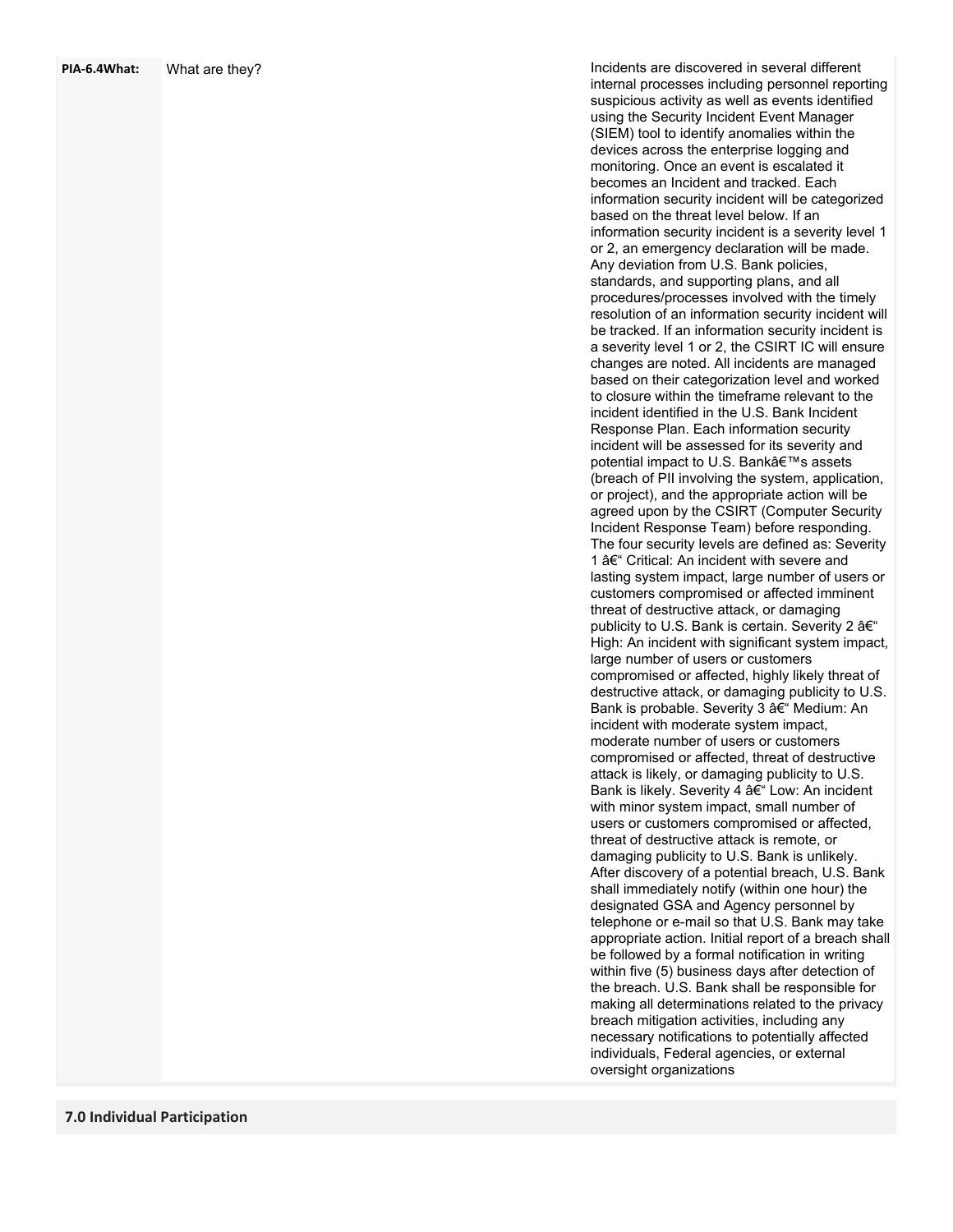| <b>PIA-7.1:</b>  | What opportunities do individuals have to consent or decline to<br>provide information?   | The GSA IT Security Policy and GSA<br>requirements for PIAs, SORNs, Privacy Act<br>Statements, reviews of system notices ensure<br>that GSA limits the collection and retention of<br>PII to the minimum elements identified for the<br>purposes described in the notice for which the<br>individual has provided consent. GSA cannot<br>deny a legal right, benefit, or privilege if<br>individuals refuse to provide their SSN unless<br>the law requires disclosure or, for systems<br>operated before 1 January 1975, a law or<br>regulation adopted prior to that date required<br>disclosure in order to verify the identity of the<br>individual. An agency can only make collection<br>from GSA mandatory when a Federal statute,<br>executive order, regulation, or other lawful order<br>specifically imposes a duty on the person to<br>provide the information; and the person is<br>subject to a specific penalty for failing to provide<br>the requested information. Consent to Credit<br>Worthiness must be exercised for the<br>Individually Billed Travel Card. Agencies must<br>make decisions on those cases where<br>employees are opting out. The effects, if any, of<br>not providing the information – for example<br>the loss or denial of a privilege, benefit, or<br>entitlement sought as a consequence of not<br>furnishing the requested information. |
|------------------|-------------------------------------------------------------------------------------------|-------------------------------------------------------------------------------------------------------------------------------------------------------------------------------------------------------------------------------------------------------------------------------------------------------------------------------------------------------------------------------------------------------------------------------------------------------------------------------------------------------------------------------------------------------------------------------------------------------------------------------------------------------------------------------------------------------------------------------------------------------------------------------------------------------------------------------------------------------------------------------------------------------------------------------------------------------------------------------------------------------------------------------------------------------------------------------------------------------------------------------------------------------------------------------------------------------------------------------------------------------------------------------------------------------------------------------------------------------------------------------------|
| PIA-7.10pt:      | Can they opt-in or opt-out?                                                               | Yes                                                                                                                                                                                                                                                                                                                                                                                                                                                                                                                                                                                                                                                                                                                                                                                                                                                                                                                                                                                                                                                                                                                                                                                                                                                                                                                                                                                 |
| PIA-7. 1Explain: | If there are no opportunities to consent, decline, opt in, or opt out,<br>please explain. |                                                                                                                                                                                                                                                                                                                                                                                                                                                                                                                                                                                                                                                                                                                                                                                                                                                                                                                                                                                                                                                                                                                                                                                                                                                                                                                                                                                     |
| <b>PIA-7.2:</b>  | What are the procedures that allow individuals to access their<br>information?            | Access Online allows individuals web-based<br>access to their account information with a<br>userID and password to facilitate payments and<br>updates on PII data. Fleet Commander Online<br>allows fleet managers and A/OPC's web-<br>based access to update vehicle or cardholder<br>information to update account addresses and<br>phone numbers.                                                                                                                                                                                                                                                                                                                                                                                                                                                                                                                                                                                                                                                                                                                                                                                                                                                                                                                                                                                                                                |
| <b>PIA-7.3:</b>  | Can individuals amend information about themselves?                                       | Yes                                                                                                                                                                                                                                                                                                                                                                                                                                                                                                                                                                                                                                                                                                                                                                                                                                                                                                                                                                                                                                                                                                                                                                                                                                                                                                                                                                                 |
| PIA-7.3How:      | How do individuals amend information about themselves?                                    | Individuals cannot delete their records from the<br>system. GSA provides a process for individuals<br>to have inaccurate PII maintained by the<br>organization corrected or amended, as<br>appropriate; and, establishes a process for<br>disseminating corrections or amendments of the<br>PII to other authorized users of the PII, such as<br>external information-sharing partners, and<br>where feasible and appropriate, notifies affected<br>individuals that their information has been<br>corrected or amended. More information about<br>PII redress can be found in CFR Part 105-64<br>GSA Privacy Act Rules. Where provided by<br>applicable laws and regulations, individuals may<br>upon proper authorization, review the accuracy<br>of their PII and, where appropriate or legally<br>required, request to have it corrected,<br>completed or amended. Business owner,<br>application system owner, and the Information<br>System Security Officer are responsible to<br>ensure that the privacy data is being handled<br>properly. User access is restricted only to the<br>data that they are entitled based on the role and<br>customer hierarchy level.                                                                                                                                                                                                         |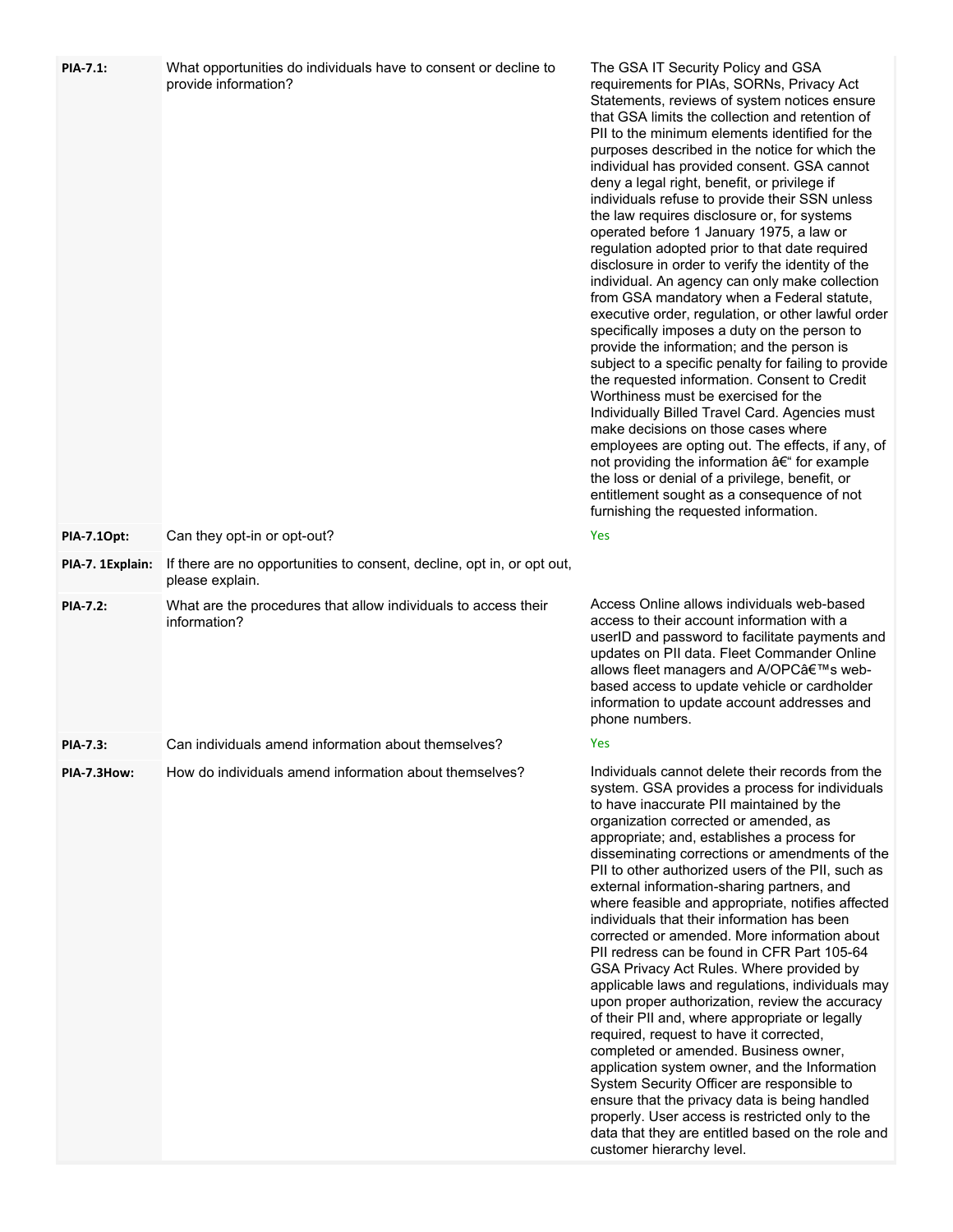### **8.0 Awareness and Training**

Describe what privacy training is provided to users, either generally or specifically relevant to the system, application, or project. **PIA-8.1:**

U.S. Bank staff with access to customer PII information are bound by information security policies that are accessible to all employees on the internal corporate web portal and U.S. Bank holds all personnel accountable for understanding and complying with those policies. All U.S. Bank employees, contractors and associates are trained on their applicable information security responsibilities and required to attest to their commitment to carry out their information security roles and responsibilities. Employees are also required to take information security training within their first 30 days on the job. Courses are automatically assigned pursuant to the employee's role, and monitored for completion. U.S. Bank's Code of Ethics and Business Conduct is reviewed during the new employee orientation session and the Code includes information security requirements. Employees are required to complete the Code of Ethics and Business Conduct on-line training within their first 30 days of employment and are required to recertify on an annual basis. The complete Code of Ethics and Business Conduct are located on the U.S. Bank Intranet site, and employees are encouraged to read and understand how the Code applies to them. Employees are also informed of the Ethics Hotline should they feel someone is in violation of the Code. Complaints made to the Ethics Hotline are taken very seriously and an investigation is conducted with an expected resolution and/or course of action. U.S. Bank's Security Awareness For Everyone ("SAFEâ€) Program establishes U.S. Bank's enterprise information security awareness program to provide guidance for the protection of U.S. Bank business information, systems and processes to U.S. Bank employees, independent contractors and employees of temporary staffing agencies in support of U.S. Bank's Information Security Program. The required courses include specific courses based on an employee's role and access to systems. The training is refreshed annually. Upon completion of the SAFE courses, employees should be able to understand the U.S. Bank information classifications and how to handle information in each classification. No training from GSA is given to US Bank. US Bank reviews GSA rules and Regulations as it pertains to their Offer to GSA.